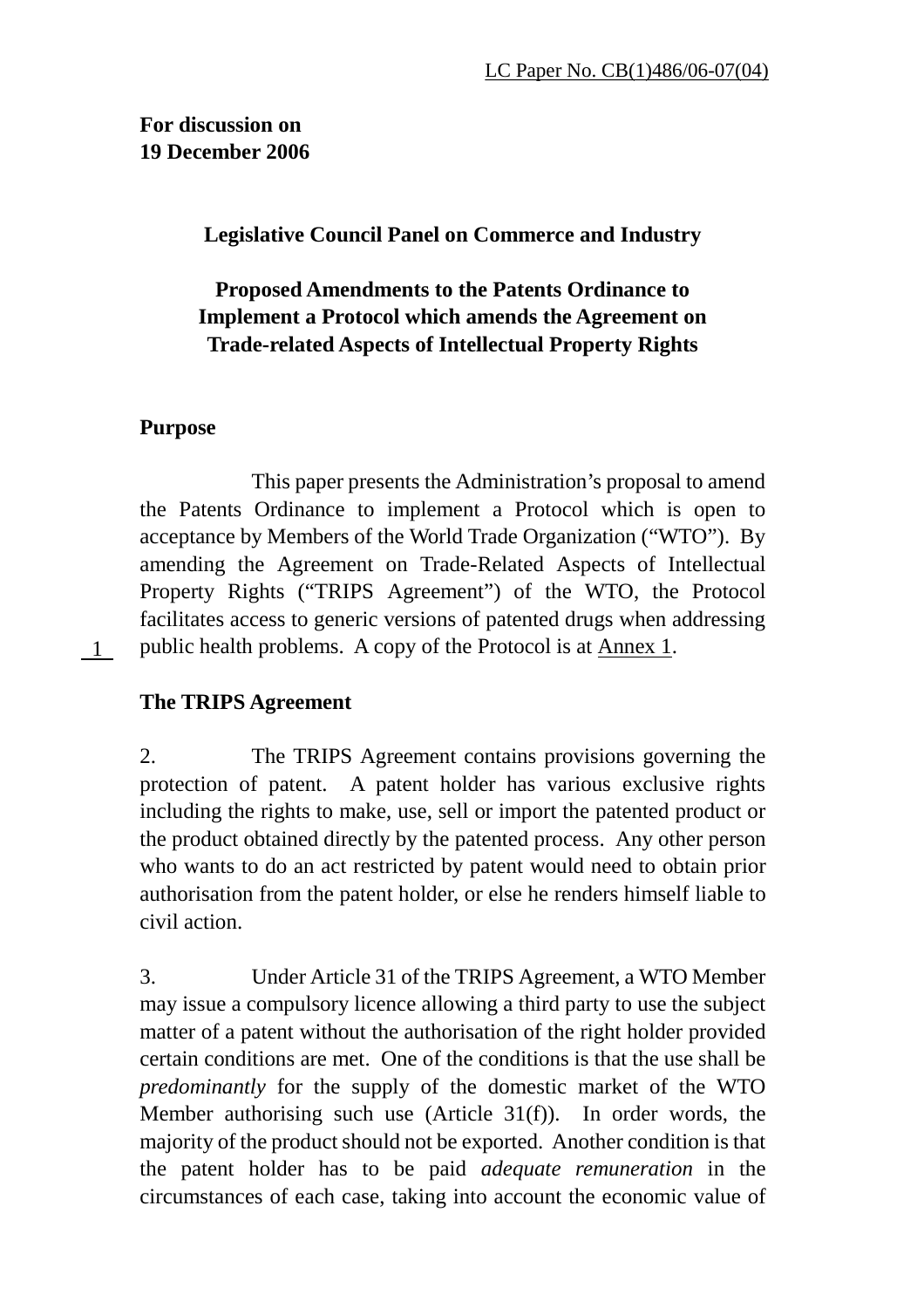the use under authorisation (Article 31(h)).

## **Historical background to the Protocol**

4. In November 2001, the Ministerial Conference of the WTO in Doha adopted the Declaration on the TRIPS Agreement and Public Health. This "Doha Declaration" recognised the gravity of the public health problems afflicting many developing and least-developed countries, especially those resulting from HIV/AIDs, tuberculosis, malaria, and other epidemics. It also recognised that WTO Members with insufficient or no manufacturing capacities in the pharmaceutical sector could face difficulties in making effective use of the compulsory licensing system under the existing TRIPS Agreement. More specifically, they could not appeal to other economies with manufacturing capacity to export generic versions of the product to them. The TRIPS Council of the WTO was tasked to work out a solution to this problem.

5. In August 2003, the General Council of the WTO adopted a decision which temporarily waives the obligations set out in Article 31(f) and Article 31(h) of the TRIPS Agreement in specified circumstances. In effect, the decision allows pharmaceutical products made under compulsory licences in one WTO Member to be exported, *without* the restriction contained in Article 31(f) which requires that the predominant part should be for domestic use, to another WTO Member lacking production capacity. It also avoids double remuneration by providing that where adequate remuneration is paid pursuant to Article 31(h) in the WTO Member which exports a pharmaceutical product, no remuneration is required to be paid in the WTO Member which imports the product.

6. On 6 December 2005, the General Council of the WTO adopted the Protocol which would, subject to paragraph 7 below, replace the temporary waiver and give permanent effect to the arrangements conceived at the Doha Declaration.

7. The Protocol is open for acceptance by WTO Members until 1 December 2007 (or such later date as may be decided by the Ministerial Conference of the WTO). The Protocol will take effect upon acceptance by two thirds of the WTO Members.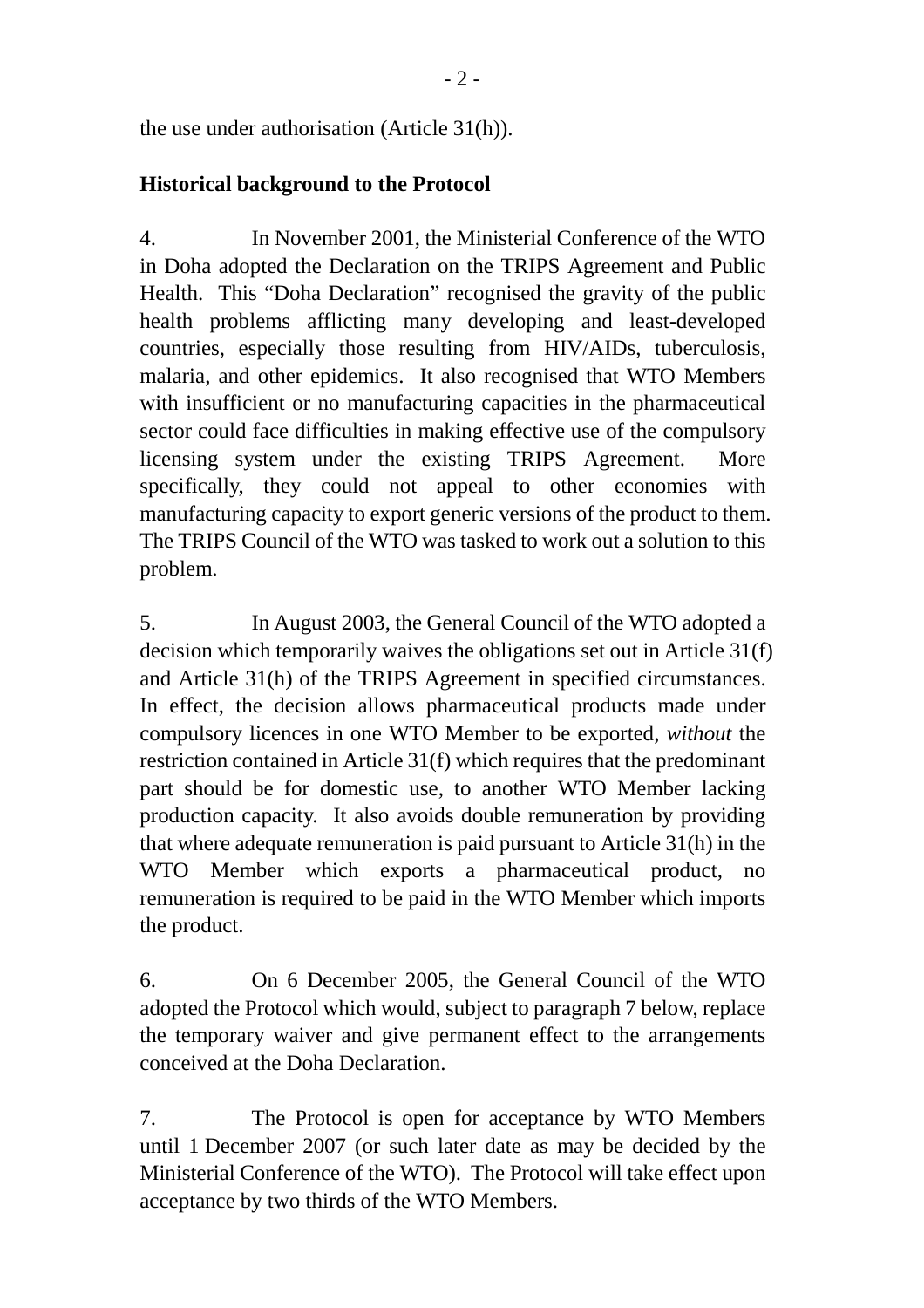# **Use of the system under the Protocol to import pharmaceutical product**

8. After the adoption of the Doha Declaration, some developed economies contended that use of the system to address the problem recognised in the Declaration should only be confined to the least-developed economies and low-income developing economies. In the event, 11 developing economies<sup>1</sup> including Hong Kong agreed not to take advantage of the system as importer unless in situations of national emergency or other circumstances of extreme urgency.

## **The Proposed Legislative Amendments**

9. Hong Kong played a constructive role in the WTO discussions leading to the promulgation of the Protocol. The Administration intends to notify the WTO of Hong Kong's acceptance of the Protocol before 1 December 2007.

10. Our existing Patents Ordinance provides for a compulsory licensing framework modelled on Article 31 of the TRIPS Agreement. To implement the Protocol, we will need to amend our domestic patent legislation.

## Hong Kong as an Importing Member

 $\overline{a}$ 

11. As stated in paragraph 8 above, Hong Kong will only use the framework provided in the Protocol to import pharmaceutical product in situations of emergency or other circumstances of extreme urgency. We propose that the Chief Executive-in-Council may declare a period of extreme urgency in Hong Kong by way of notice in the Gazette if it is considered necessary or expedient in the public interest to do so to address any public health problem or threatened public health problem. This formulation is in line with the existing section 68 of the Patents Ordinance which relates to the use by the government of patented inventions in general in circumstances of extreme urgency.

<sup>1</sup> The following economies have declared to the WTO they would use the system as importers only in situations of national emergency or other circumstances of extreme urgency: Hong Kong China, Israel, Korea, Kuwait, Macao China, Mexico, Qatar, Singapore, Chinese Taipei, Turkey, and United Arab Emirates.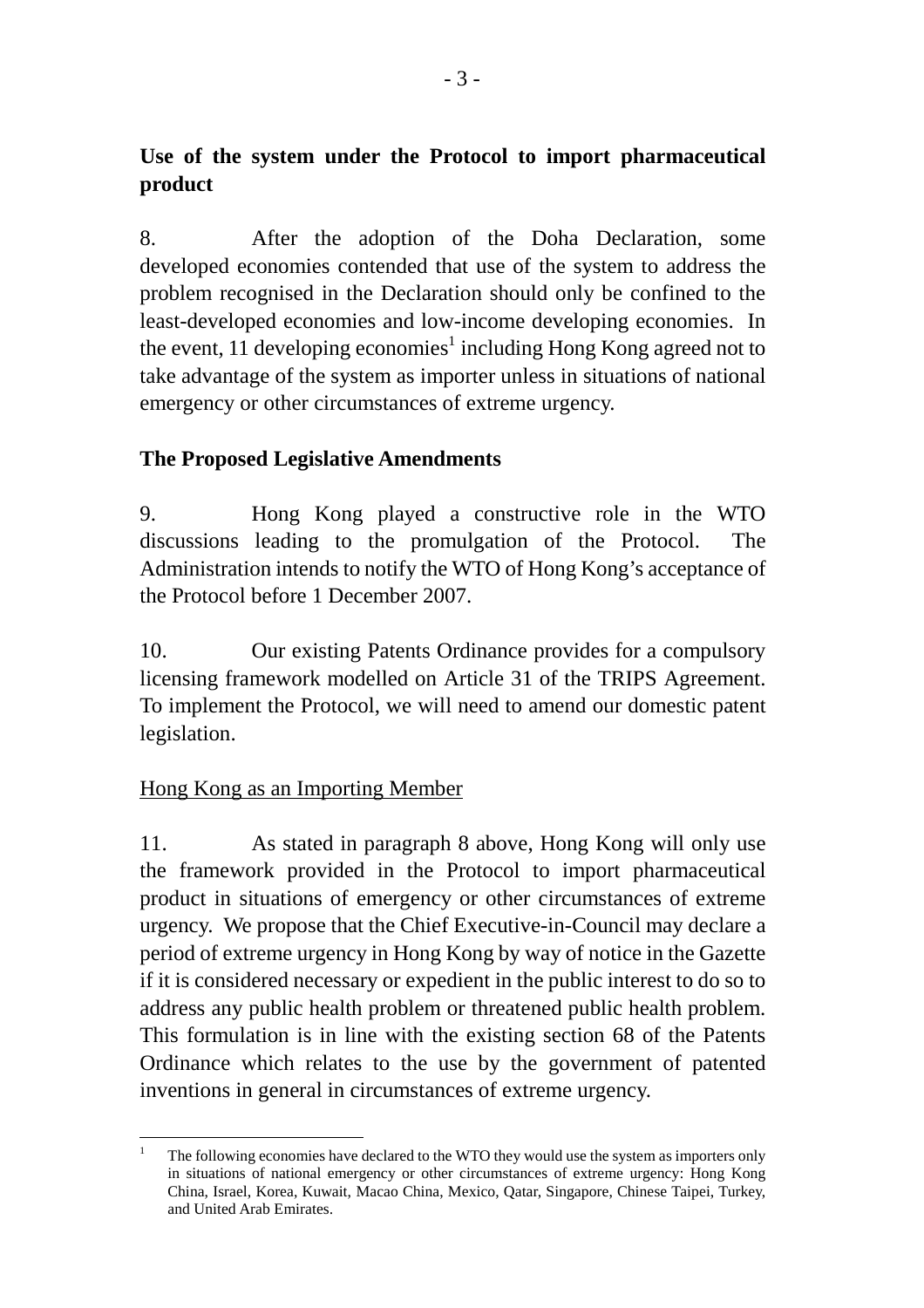12. During such a period of extreme urgency, if the Director of Health ("the Director") is satisfied that Hong Kong has insufficient or no manufacturing capacity to manufacture a certain pharmaceutical product to address the public health problem in question, Hong Kong may use the system under the Protocol to import the product. The Director may, notwithstanding any patents granted in Hong Kong in respect of such pharmaceutical product, grant a compulsory licence to any person to import, use, and distribute etc., the pharmaceutical product, without the consent of the patent holder. The Director should notify the patent holder of the grant of compulsory licence as soon as practicable.

13. In line with the requirements in the Protocol, the compulsory licence should be subject to the following conditions -

- (a) it should only cover such quantity of pharmaceutical product as is necessary to meet the public health needs of Hong Kong in connection with the urgency giving rise to the declaration in paragraph 11 above;
- (b) the entire quantity of the pharmaceutical product should only be used in Hong Kong, but not for export to other places; and
- (c) the pharmaceutical product should be clearly identified, through specific labelling or marking, as being produced pursuant to the system under the Protocol.

In addition, the compulsory licence should be subject to such other requirements as the Director considers appropriate having regard to the public health needs in Hong Kong giving rise to the declaration of extreme urgency in the first place. Failure to comply with the licensing conditions may lead to termination of the licence.

14. The Protocol specifically sets out that there is no need to pay remuneration at the Importing Member's end if adequate remuneration is paid at the Exporting Member's end. Hence, there is no need to pay remuneration to the holder of the patent in Hong Kong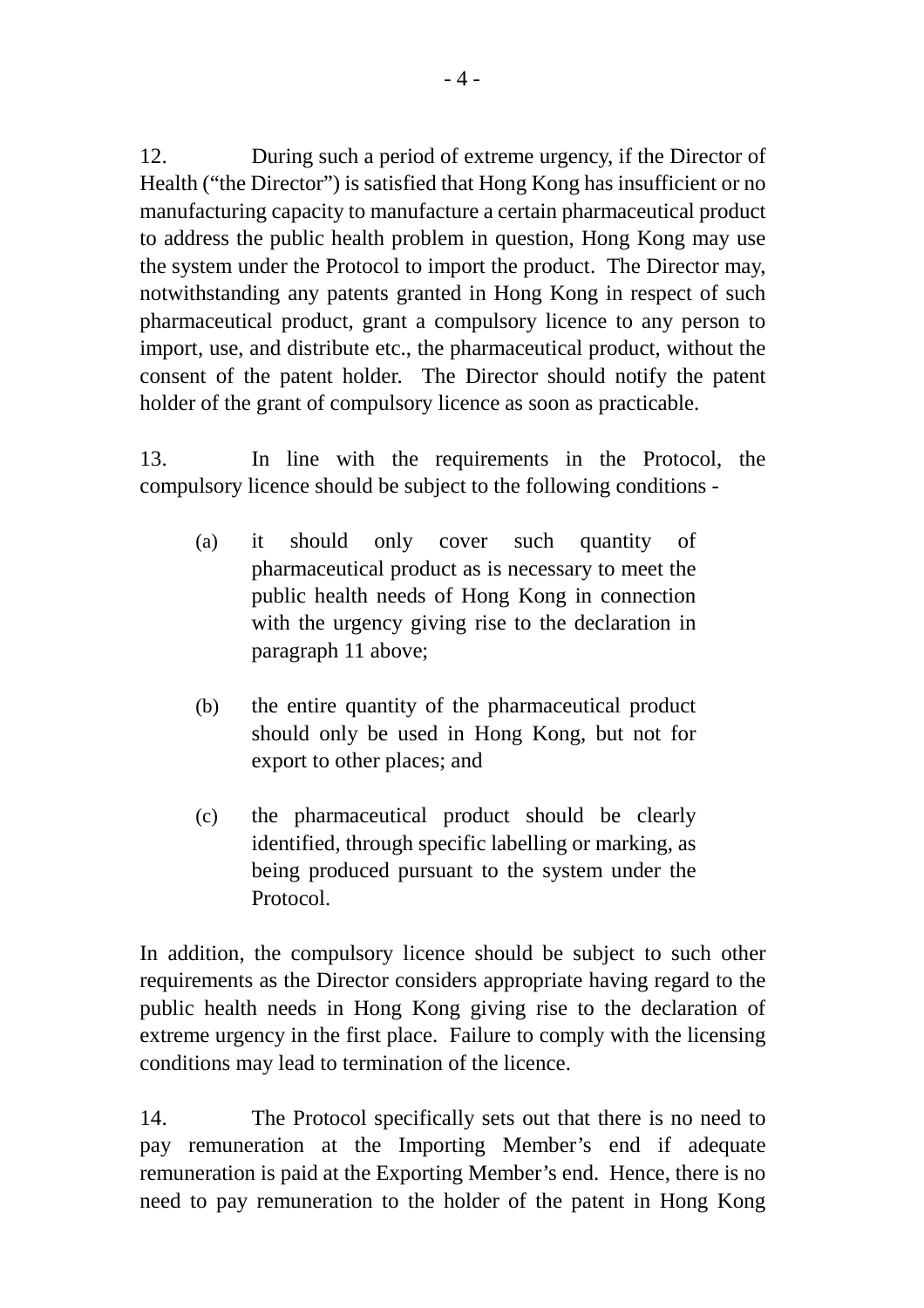unless adequate remuneration had not been paid at the Exporting Member's end.

15. We propose that any party aggrieved by the decision of the Director following the grant of the compulsory licence may appeal to the Court of First Instance. The Court may by order vary or cancel the licence or make such order on such terms as it thinks fit.

# Hong Kong as an Exporting Member

16. Hong Kong may also make use of the system under the Protocol to export generic versions of patented pharmaceutical products in specified circumstances. If a WTO Member indicates that it intends to avail itself of the Protocol to source a certain pharmaceutical product, any local manufacturer who considers that he has the capacity to manufacture the product may, subject to the issue of a compulsory licence by the Government, make use of the system under the Protocol to manufacture and export the product to the concerned Importing Member.

17. We propose that the Director be empowered to issue such compulsory licences. For cases where the importing WTO Member does not declare that it is under national emergency or other circumstances of extreme urgency, an applicant for a compulsory licence to export should, before applying for such a licence, make reasonable efforts to obtain an authorisation from the patent holder on reasonable commercial terms and conditions. The Director would only consider granting the compulsory licence if the applicant has failed to obtain the authorisation within 28 days. On receiving the application, the Director would also give the patent holder an opportunity to comment on the application provided the latter could be located with reasonable efforts within a reasonable period. However, for cases where the importing WTO Member is under national emergency or other circumstances of extreme urgency, the foregoing requirements would not apply.

18. When granting a compulsory licence, the Director may attach to it terms and conditions he deems appropriate, including but not limited to the following –

(a) only the amount necessary for meeting the public health needs of the Importing Member may be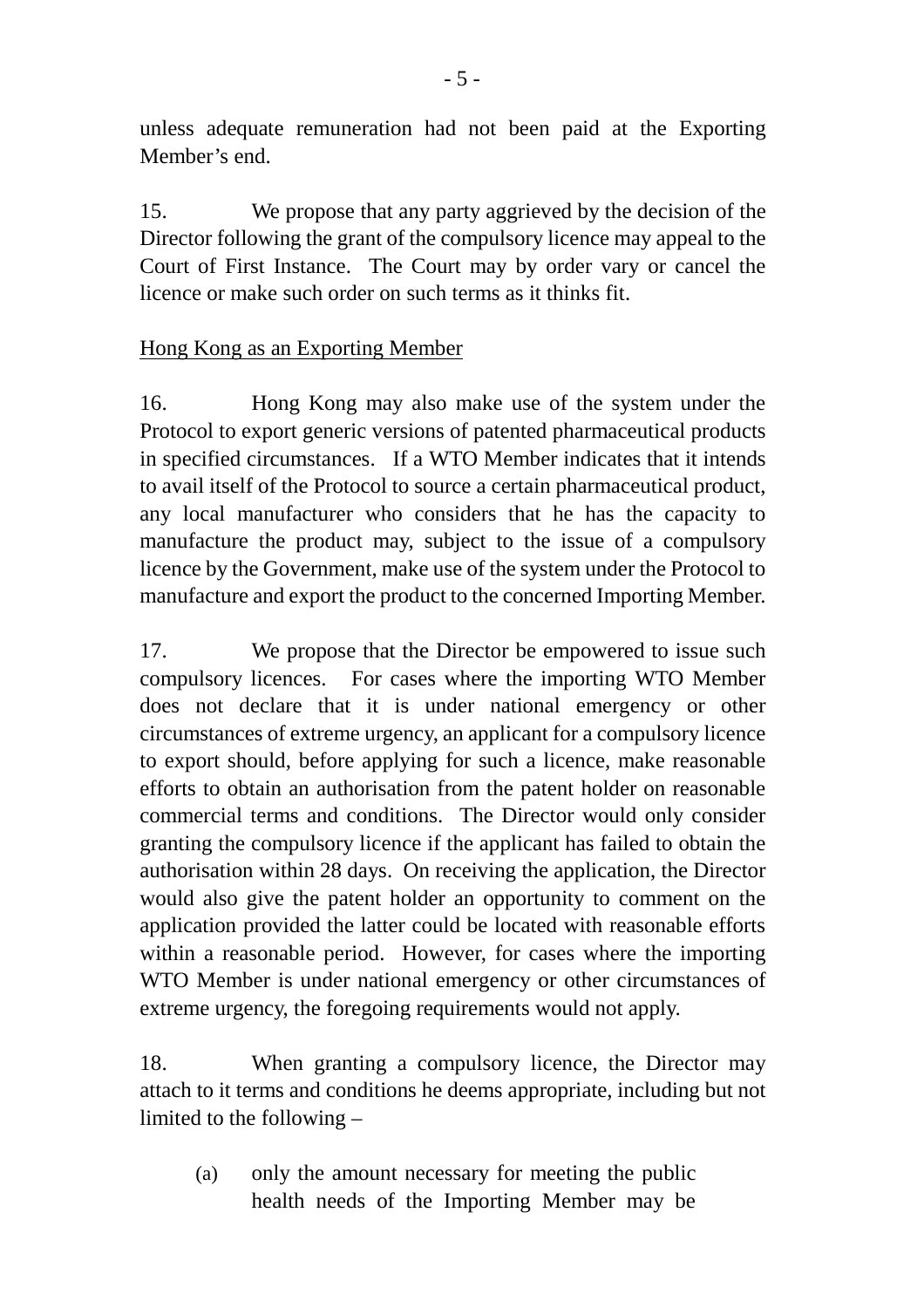produced and the entirety of this production shall be exported to that Importing Member;

- (b) the product so produced should be specifically labelled/ marked to facilitate easy identification; and
- (c) the licensee shall before shipment of the product, post on a designated website :
	- (i) the quantities of the product supplied to the Importing Member and
	- (ii) the distinguishing feature of the label/ marking of the product.

Failure to comply with any of the terms and conditions may lead to termination of the licence.

19. According to the Protocol, there is an obligation on the part of the Exporting Member to pay adequate remuneration to the patent holder, taking into account the economic value of the use of the pharmaceutical product (the subject of the compulsory licence) to the Importing Member. When considering the amount of remuneration to be paid by the licensee, we have drawn reference from other jurisdictions which have notified the WTO of the acceptance of the Protocol, or have made/are making legislation or measures to implement the Protocol. As we understand it, Mainland China will determine the remuneration to be paid on a case-by-case basis, whereas the European Community, Canada and Switzerland have prescribed, or are considering to prescribe, a maximum rate or a formula for calculating the amount of remuneration for most of the circumstances (the amount generally does not exceed a level equivalent to 4% of the total price to be paid by the Importing Member for the product). Details of the mechanisms for determining the rate of remuneration in these jurisdictions are set out in Annex 2.

2

20. The system has not been used by any WTO Member before. Only a limited number of jurisdictions have put in place a mechanism to implement the system. We consider it appropriate to leave flexibility in determining the amount of remuneration payable to the patent holder under the law. Hence, we do not propose to prescribe a formula in the Patents Ordinance. The amount of remuneration will be determined on a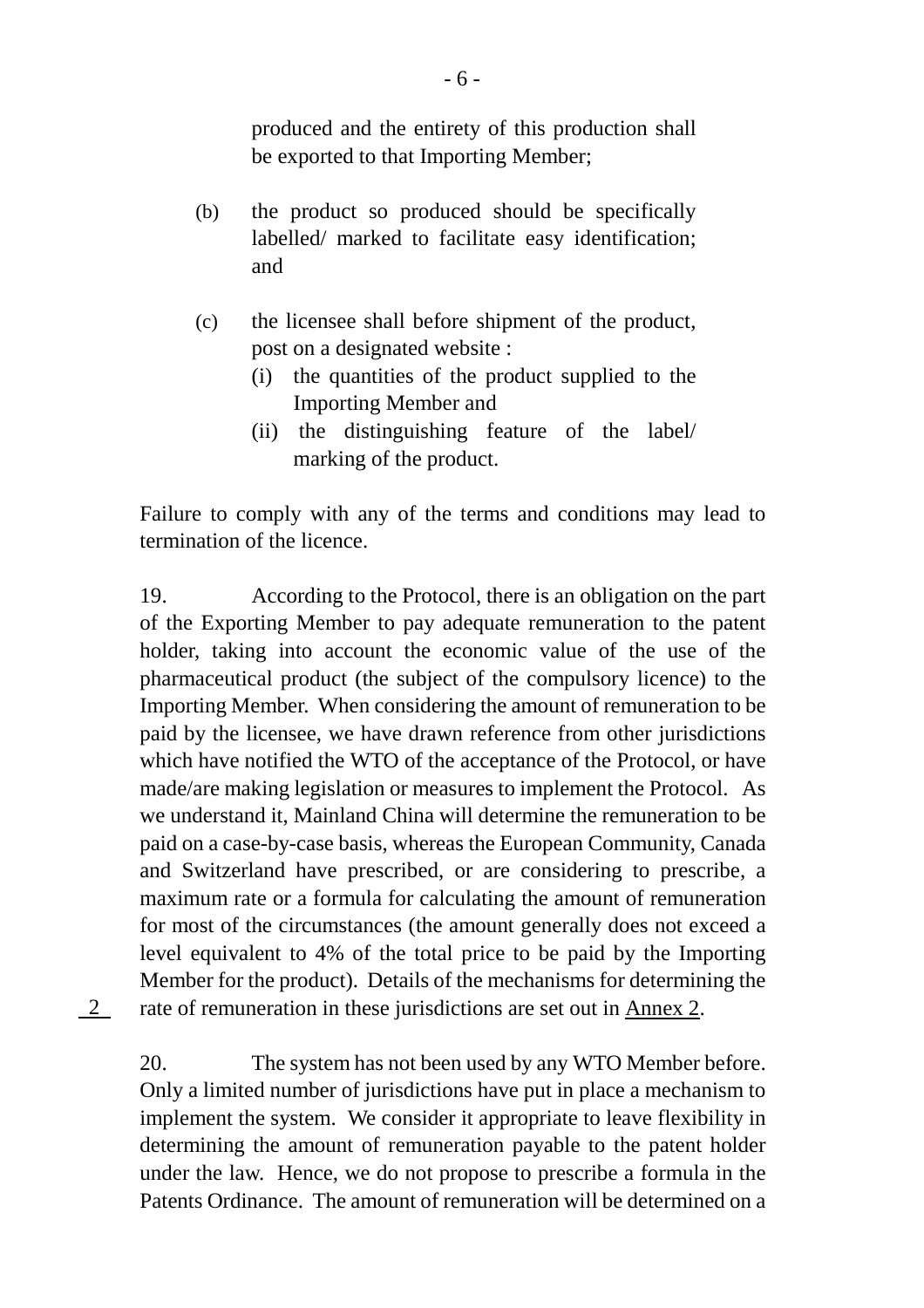case-by-case basis, but it would not exceed 4% of the total price to be paid by the Importing Member to the Hong Kong manufacturer. The Government will continue to keep international developments in view and consider the appropriate remuneration to be paid in the light of the circumstances of the case when a compulsory licence has to be granted.

21. We also propose that any party aggrieved by the decision of the Director or the remuneration following the grant of compulsory licence, or the rejection of an application may appeal to the Court of First Instance. The Court may by order vary or cancel the licence or make such order on such terms as it thinks fit.

# **Consultation**

22. We have consulted the relevant stakeholders on the proposed amendments, including the major medical, legal and intellectual property practitioners' associations, the major trade associations representing the pharmaceutical industry, local universities, as well as relevant non-governmental organizations concerned with the public health problems afflicting the developing countries.

23. The views received and the preliminary response of the Administration are summarised at Annex 3. 3

## **The Next Step**

24. We are drafting the necessary legislative amendments. We plan to introduce the Amendment Bill into the Legislative Council in the first half of 2007.

## **Advice sought**

25. Members are invited to give views on the proposals as set out in paragraphs 9 to 21 above. We will take Members' views into account when preparing the proposed legislative amendments.

Commerce and Industry Branch Commerce, Industry and Technology Bureau December 2006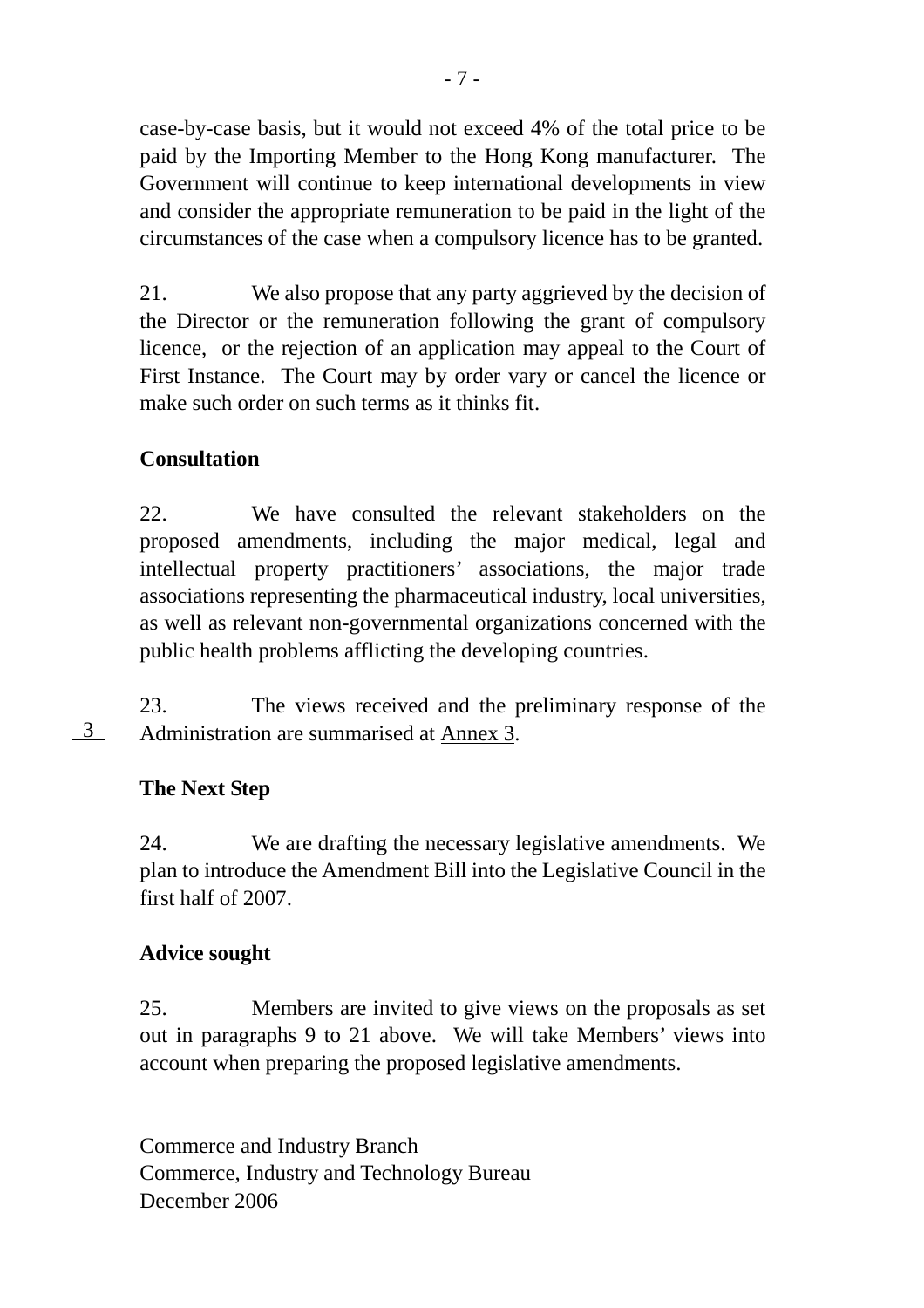# **WORLD TRADE**

# **ORGANIZATION**

WT/L/641 8 December 2005

 $(05-5842)$ 

#### AMENDMENT OF THE TRIPS AGREEMENT

Decision of 6 December 2005

The General Council;

Having regard to paragraph 1 of Article X of the Marrakesh Agreement Establishing the World Trade Organization ("the WTO Agreement");

Conducting the functions of the Ministerial Conference in the interval between meetings pursuant to paragraph 2 of Article IV of the WTO Agreement;

*Noting* the Declaration on the TRIPS Agreement and Public Health  $(WT/MIN(01)/DEC/2)$ and, in particular, the instruction of the Ministerial Conference to the Council for TRIPS contained in paragraph 6 of the Declaration to find an expeditious solution to the problem of the difficulties that WTO Members with insufficient or no manufacturing capacities in the pharmaceutical sector could face in making effective use of compulsory licensing under the TRIPS Agreement;

*Recognizing*, where eligible importing Members seek to obtain supplies under the system set out in the proposed amendment of the TRIPS Agreement, the importance of a rapid response to those needs consistent with the provisions of the proposed amendment of the TRIPS Agreement;

Recalling paragraph 11 of the General Council Decision of 30 August 2003 on the Implementation of Paragraph 6 of the Doha Declaration on the TRIPS Agreement and Public Health;

Having considered the proposal to amend the TRIPS Agreement submitted by the Council for TRIPS (IP/C/41);

Noting the consensus to submit this proposed amendment to the Members for acceptance;

Decides as follows:

- The Protocol amending the TRIPS Agreement attached to this Decision is hereby adopted and  $\mathbf{1}$ . submitted to the Members for acceptance.
- The Protocol shall be open for acceptance by Members until 1 December 2007 or such later  $2.$ date as may be decided by the Ministerial Conference.
- The Protocol shall take effect in accordance with the provisions of paragraph 3 of Article X of  $3<sub>1</sub>$ the WTO Agreement.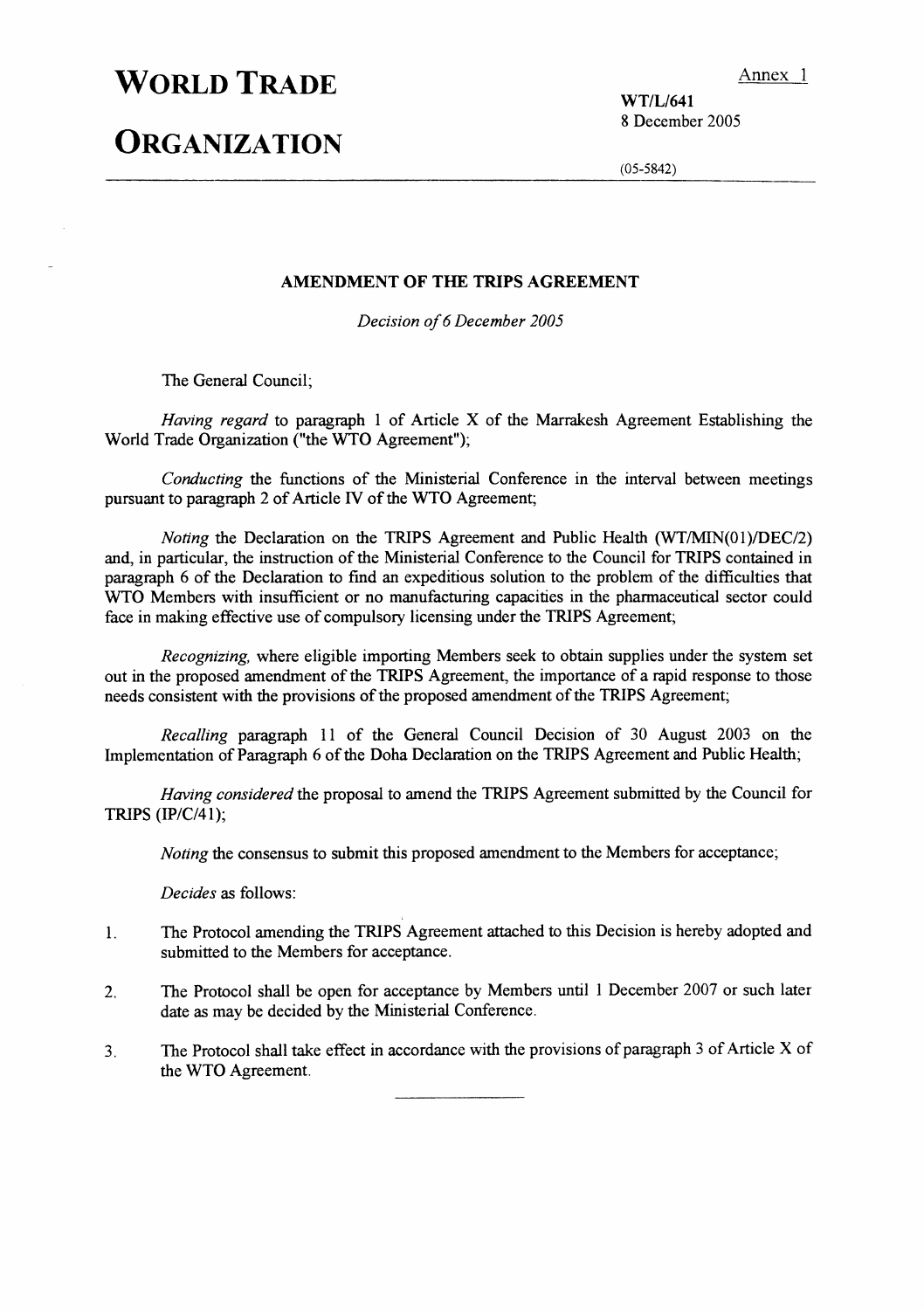### **ATTACHMENT**

#### PROTOCOL AMENDING THE TRIPS AGREEMENT

#### Members of the World Trade Organization;

Having regard to the Decision of the General Council in document WT/L/641, adopted pursuant to paragraph 1 of Article X of the Marrakesh Agreement Establishing the World Trade Organization ("the WTO Agreement");

Hereby agree as follows:

The Agreement on Trade-Related Aspects of Intellectual Property Rights (the "TRIPS  $1.$ Agreement") shall, upon the entry into force of the Protocol pursuant to paragraph 4, be amended as set out in the Annex to this Protocol, by inserting Article 31bis after Article 31 and by inserting the Annex to the TRIPS Agreement after Article 73.

 $2.$ Reservations may not be entered in respect of any of the provisions of this Protocol without the consent of the other Members

This Protocol shall be open for acceptance by Members until 1 December 2007 or such later  $3<sub>1</sub>$ date as may be decided by the Ministerial Conference.

 $\overline{4}$ . This Protocol shall enter into force in accordance with paragraph 3 of Article X of the WTO Agreement.

 $5<sub>1</sub>$ This Protocol shall be deposited with the Director-General of the World Trade Organization who shall promptly furnish to each Member a certified copy thereof and a notification of each acceptance thereof pursuant to paragraph 3.

This Protocol shall be registered in accordance with the provisions of Article 102 of the 6. Charter of the United Nations.

Done at Geneva this sixth day of December two thousand and five, in a single copy in the English, French and Spanish languages, each text being authentic.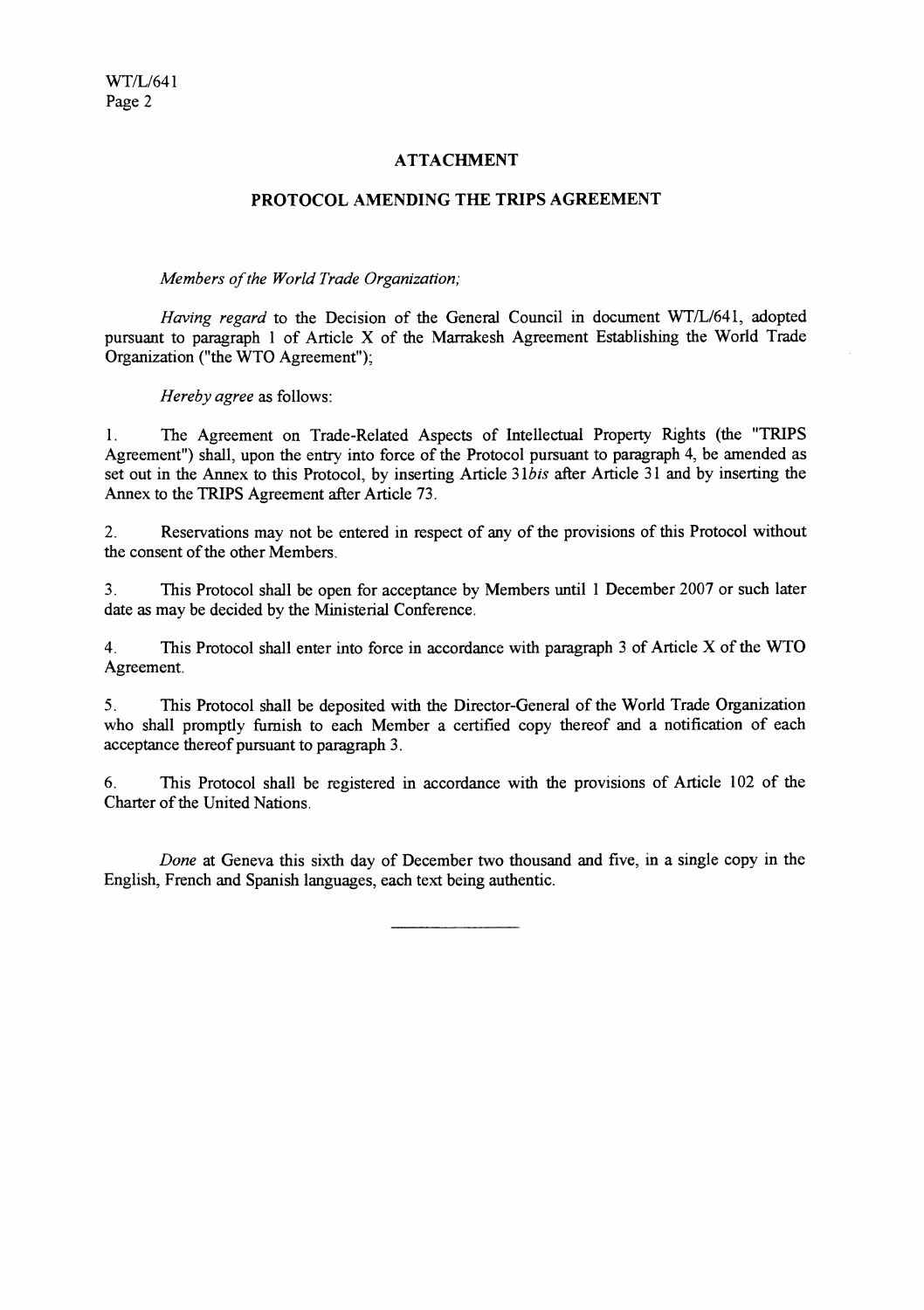### ANNEX TO THE PROTOCOL AMENDING THE TRIPS AGREEMENT

### Article 31 his

 $1<sub>1</sub>$ The obligations of an exporting Member under Article  $31(f)$  shall not apply with respect to the grant by it of a compulsory licence to the extent necessary for the purposes of production of a pharmaceutical product(s) and its export to an eligible importing Member(s) in accordance with the terms set out in paragraph 2 of the Annex to this Agreement.

Where a compulsory licence is granted by an exporting Member under the system set out in  $2.$ this Article and the Annex to this Agreement, adequate remuneration pursuant to Article 31(h) shall be paid in that Member taking into account the economic value to the importing Member of the use that has been authorized in the exporting Member. Where a compulsory licence is granted for the same products in the eligible importing Member, the obligation of that Member under Article 31(h) shall not apply in respect of those products for which remuneration in accordance with the first sentence of this paragraph is paid in the exporting Member.

With a view to harnessing economies of scale for the purposes of enhancing purchasing  $3<sub>1</sub>$ power for, and facilitating the local production of, pharmaceutical products: where a developing or least-developed country WTO Member is a party to a regional trade agreement within the meaning of Article XXIV of the GATT 1994 and the Decision of 28 November 1979 on Differential and More Favourable Treatment Reciprocity and Fuller Participation of Developing Countries (L/4903), at least half of the current membership of which is made up of countries presently on the United Nations list of least-developed countries, the obligation of that Member under Article 31(f) shall not apply to the extent necessary to enable a pharmaceutical product produced or imported under a compulsory licence in that Member to be exported to the markets of those other developing or least-developed country parties to the regional trade agreement that share the health problem in question. It is understood that this will not prejudice the territorial nature of the patent rights in question.

Members shall not challenge any measures taken in conformity with the provisions of this  $4<sub>1</sub>$ Article and the Annex to this Agreement under subparagraphs 1(b) and 1(c) of Article XXIII of GATT 1994.

This Article and the Annex to this Agreement are without prejudice to the rights, obligations  $5<sub>1</sub>$ and flexibilities that Members have under the provisions of this Agreement other than paragraphs (f) and (h) of Article 31, including those reaffirmed by the Declaration on the TRIPS Agreement and Public Health (WT/MIN(01)/DEC/2), and to their interpretation. They are also without prejudice to the extent to which pharmaceutical products produced under a compulsory licence can be exported under the provisions of Article 31(f).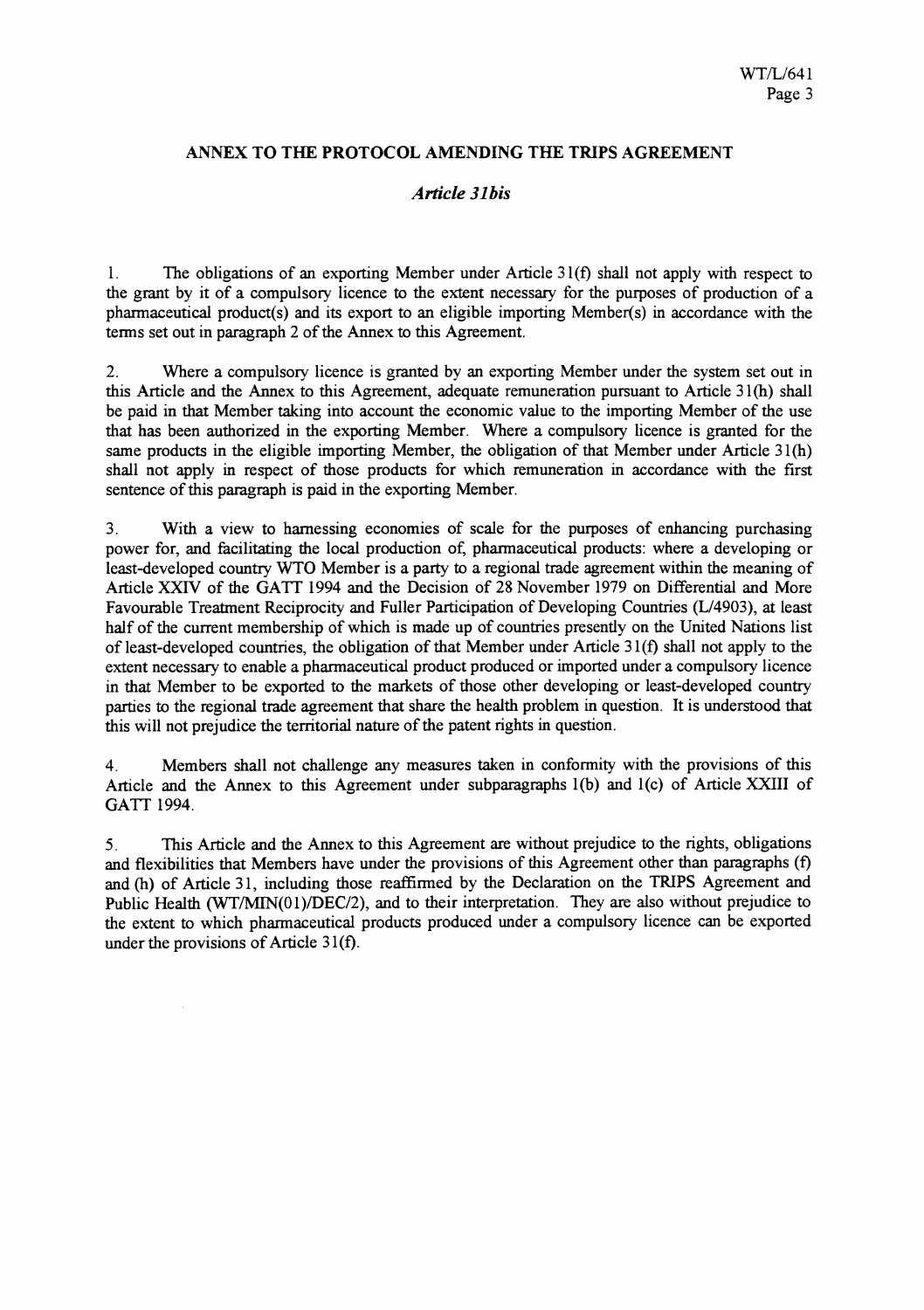#### ANNEX TO THE TRIPS AGREEMENT

- $\mathbf{1}$ . For the purposes of Article 31bis and this Annex:
	- "pharmaceutical product" means any patented product, or product manufactured  $(a)$ through a patented process, of the pharmaceutical sector needed to address the public health problems as recognized in paragraph 1 of the Declaration on the TRIPS Agreement and Public Health (WT/MIN(01)/DEC/2). It is understood that active ingredients necessary for its manufacture and diagnostic kits needed for its use would be included<sup> $l$ </sup>;
	- "eligible importing Member" means any least-developed country Member, and any  $(b)$ other Member that has made a notification<sup>2</sup> to the Council for TRIPS of its intention to use the system set out in Article 31bis and this Annex ("system") as an importer, it being understood that a Member may notify at any time that it will use the system in whole or in a limited way, for example only in the case of a national emergency or other circumstances of extreme urgency or in cases of public non-commercial use. It is noted that some Members will not use the system as importing Members<sup>3</sup> and that some other Members have stated that, if they use the system, it would be in no more than situations of national emergency or other circumstances of extreme urgency;
	- "exporting Member" means a Member using the system to produce pharmaceutical  $(c)$ products for, and export them to, an eligible importing Member.
	- $2.$ The terms referred to in paragraph 1 of Article 31bis are that:
	- the eligible importing Member(s)<sup>4</sup> has made a notification<sup>2</sup> to the Council for TRIPS,  $(a)$ that:
		- specifies the names and expected quantities of the product(s) needed<sup>5</sup>;  $(i)$
		- confirms that the eligible importing Member in question, other than a  $(ii)$ least-developed country Member, has established that it has insufficient or no manufacturing capacities in the pharmaceutical sector for the product(s) in question in one of the ways set out in the Appendix to this Annex; and
		- confirms that, where a pharmaceutical product is patented in its territory, it  $(iii)$ has granted or intends to grant a compulsory licence in accordance with Articles 31 and 31bis of this Agreement and the provisions of this Annex<sup>6</sup>:
	- $(b)$ the compulsory licence issued by the exporting Member under the system shall contain the following conditions:

<sup>&</sup>lt;sup>1</sup> This subparagraph is without prejudice to subparagraph  $1(b)$ .

<sup>&</sup>lt;sup>2</sup> It is understood that this notification does not need to be approved by a WTO body in order to use the system.

<sup>&</sup>lt;sup>3</sup> Australia, Canada, the European Communities with, for the purposes of Article 31bis and this Annex, its member States, Iceland, Japan, New Zealand, Norway, Switzerland, and the United States.

<sup>&</sup>lt;sup>4</sup> Joint notifications providing the information required under this subparagraph may be made by the regional organizations referred to in paragraph 3 of Article 31bis on behalf of eligible importing Members using the system that are parties to them, with the agreement of those parties.

 $\frac{1}{2}$ . The notification will be made available publicly by the WTO Secretariat through a page on the WTO website dedicated to the system.

 $6$  This subparagraph is without prejudice to Article 66.1 of this Agreement.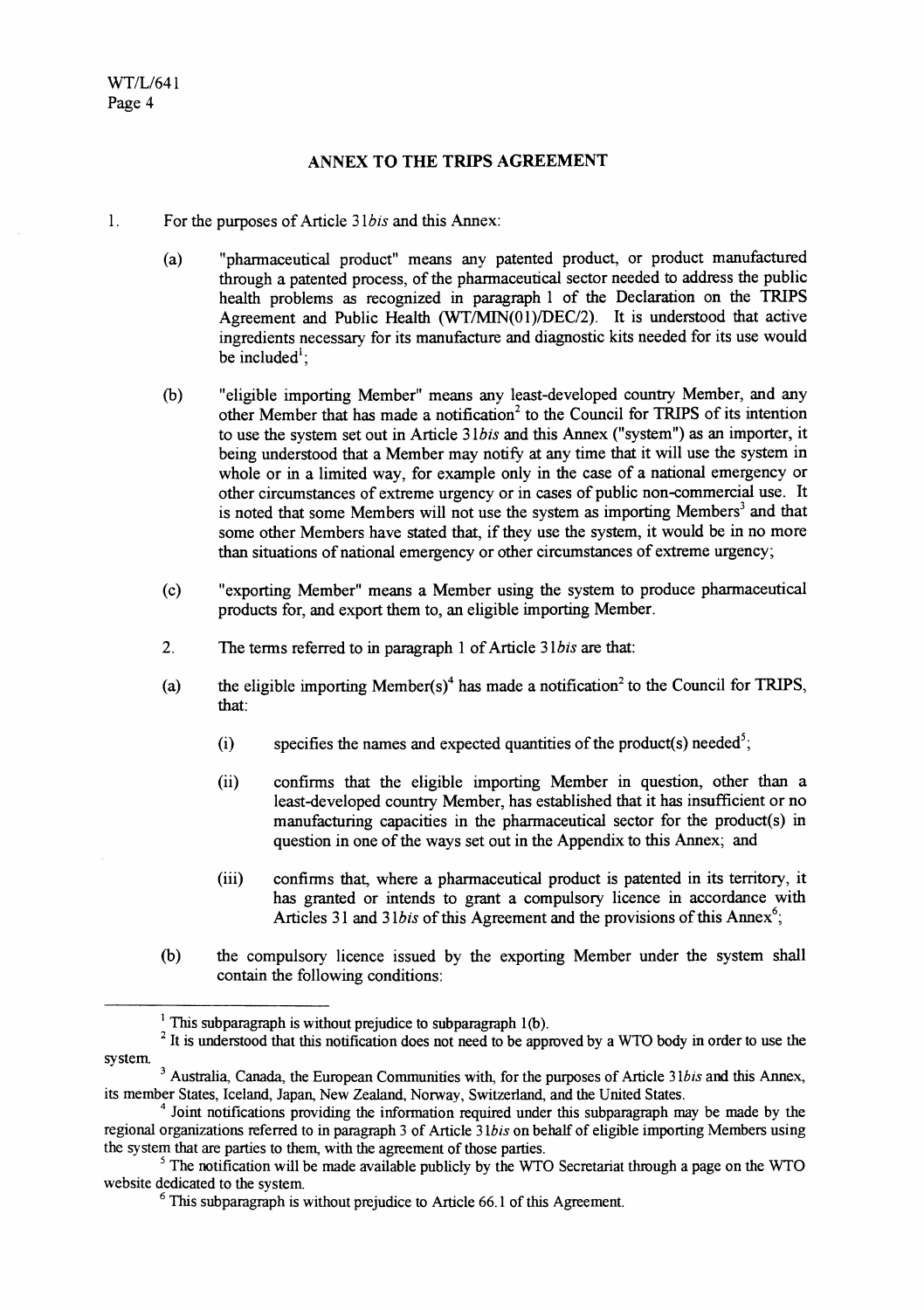- only the amount necessary to meet the needs of the eligible importing  $(i)$ Member(s) may be manufactured under the licence and the entirety of this production shall be exported to the Member(s) which has notified its needs to the Council for TRIPS;
- $(ii)$ products produced under the licence shall be clearly identified as being produced under the system through specific labelling or marking. Suppliers should distinguish such products through special packaging and/or special colouring/shaping of the products themselves, provided that such distinction is feasible and does not have a significant impact on price; and
- before shipment begins, the licensee shall post on a website<sup>7</sup> the following  $(iii)$ information:
	- the quantities being supplied to each destination as referred to in indent (i) above; and
	- the distinguishing features of the product(s) referred to in indent (ii) above:
- the exporting Member shall notify<sup>8</sup> the Council for TRIPS of the grant of the licence, including the conditions attached to it.<sup>9</sup> The information provided shall include the  $(c)$ name and address of the licensee, the product(s) for which the licence has been granted, the quantity(ies) for which it has been granted, the country(ies) to which the product(s) is (are) to be supplied and the duration of the licence. The notification shall also indicate the address of the website referred to in subparagraph (b)(iii) above.

In order to ensure that the products imported under the system are used for the public health  $3<sub>1</sub>$ purposes underlying their importation, eligible importing Members shall take reasonable measures within their means, proportionate to their administrative capacities and to the risk of trade diversion to prevent re-exportation of the products that have actually been imported into their territories under the system. In the event that an eligible importing Member that is a developing country Member or a least-developed country Member experiences difficulty in implementing this provision, developed country Members shall provide, on request and on mutually agreed terms and conditions, technical and financial cooperation in order to facilitate its implementation.

Members shall ensure the availability of effective legal means to prevent the importation into, 4. and sale in, their territories of products produced under the system and diverted to their markets inconsistently with its provisions, using the means already required to be available under this Agreement. If any Member considers that such measures are proving insufficient for this purpose, the matter may be reviewed in the Council for TRIPS at the request of that Member.

With a view to harnessing economies of scale for the purposes of enhancing purchasing  $5<sub>1</sub>$ power for, and facilitating the local production of, pharmaceutical products, it is recognized that the development of systems providing for the grant of regional patents to be applicable in the Members described in paragraph 3 of Article 31bis should be promoted. To this end, developed country

<sup>&</sup>lt;sup>7</sup> The licensee may use for this purpose its own website or, with the assistance of the WTO Secretariat, the page on the WTO website dedicated to the system.

<sup>&</sup>lt;sup>8</sup> It is understood that this notification does not need to be approved by a WTO body in order to use the system.

<sup>&</sup>lt;sup>9</sup> The notification will be made available publicly by the WTO Secretariat through a page on the WTO website dedicated to the system.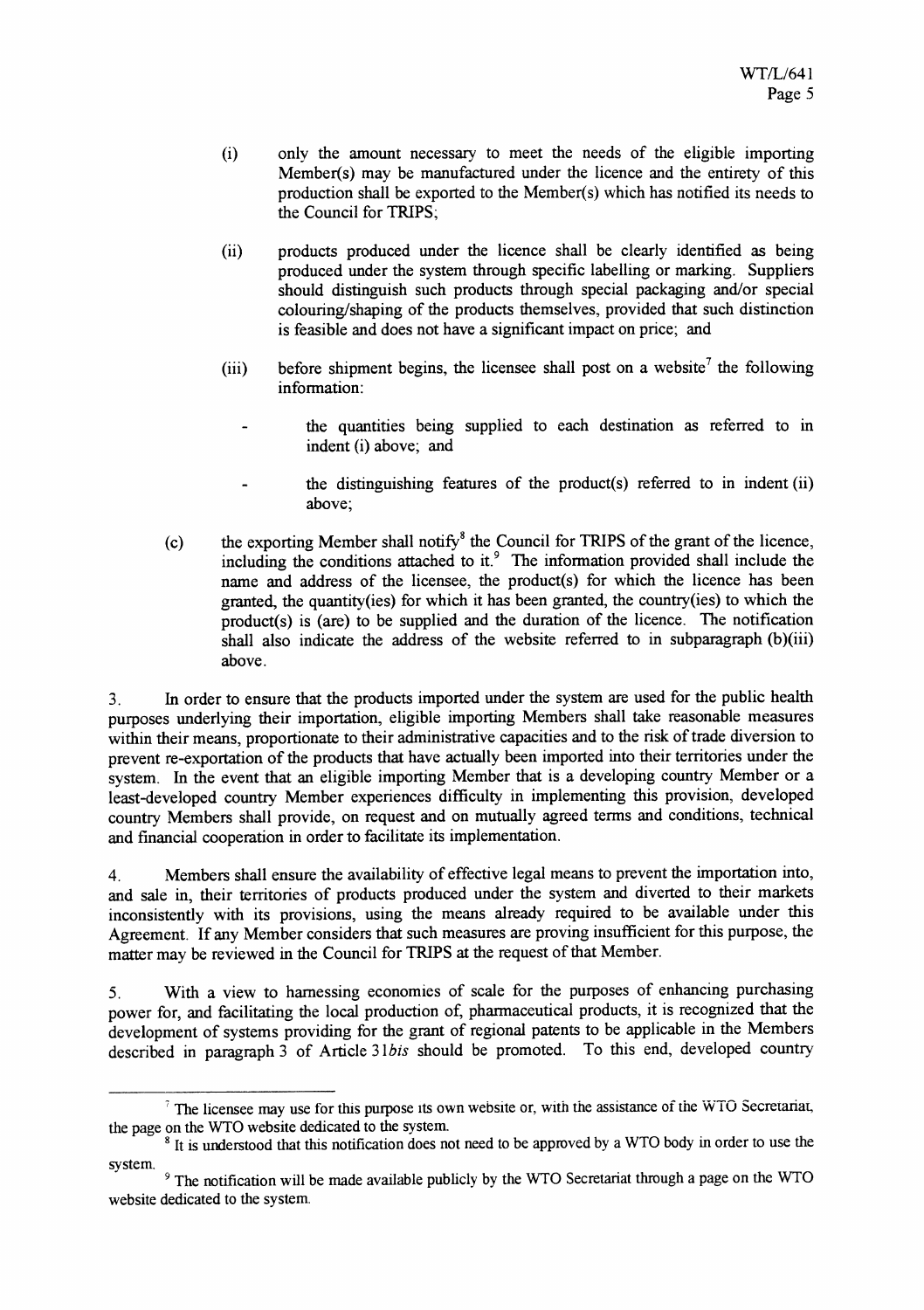Members undertake to provide technical cooperation in accordance with Article 67 of this Agreement, including in conjunction with other relevant intergovernmental organizations.

6. Members recognize the desirability of promoting the transfer of technology and capacity building in the pharmaceutical sector in order to overcome the problem faced by Members with insufficient or no manufacturing capacities in the pharmaceutical sector. To this end, eligible importing Members and exporting Members are encouraged to use the system in a way which would promote this objective. Members undertake to cooperate in paying special attention to the transfer of technology and capacity building in the pharmaceutical sector in the work to be undertaken pursuant to Article 66.2 of this Agreement, paragraph 7 of the Declaration on the TRIPS Agreement and Public Health and any other relevant work of the Council for TRIPS.

 $7<sub>1</sub>$ The Council for TRIPS shall review annually the functioning of the system with a view to ensuring its effective operation and shall annually report on its operation to the General Council.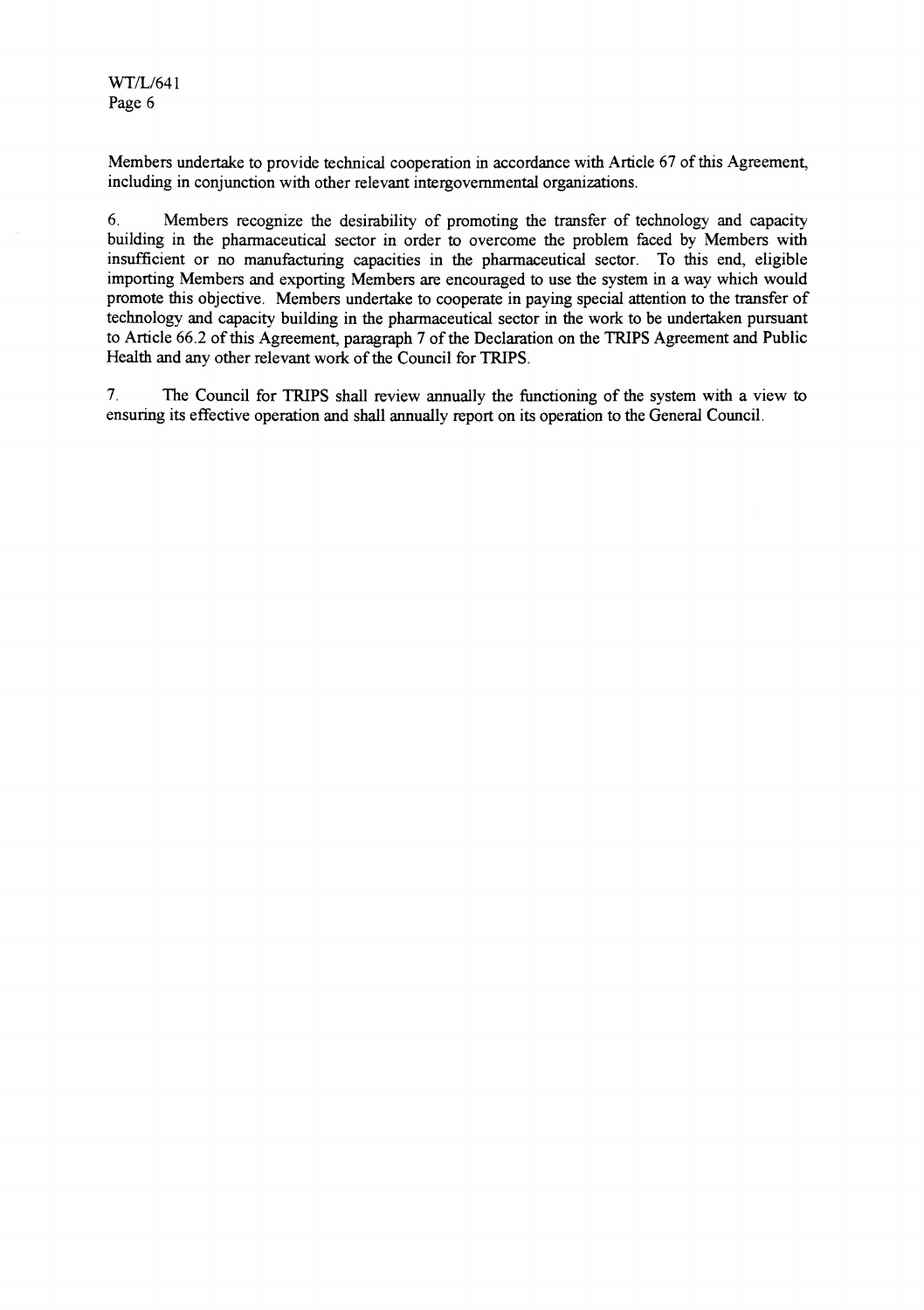### APPENDIX TO THE ANNEX TO THE TRIPS AGREEMENT

#### Assessment of Manufacturing Capacities in the Pharmaceutical Sector

Least-developed country Members are deemed to have insufficient or no manufacturing capacities in the pharmaceutical sector.

For other eligible importing Members insufficient or no manufacturing capacities for the product(s) in question may be established in either of the following ways:

 $(i)$ the Member in question has established that it has no manufacturing capacity in the pharmaceutical sector;

 $\alpha$ r

 $(ii)$ where the Member has some manufacturing capacity in this sector, it has examined this capacity and found that, excluding any capacity owned or controlled by the patent owner, it is currently insufficient for the purposes of meeting its needs. When it is established that such capacity has become sufficient to meet the Member's needs, the system shall no longer apply.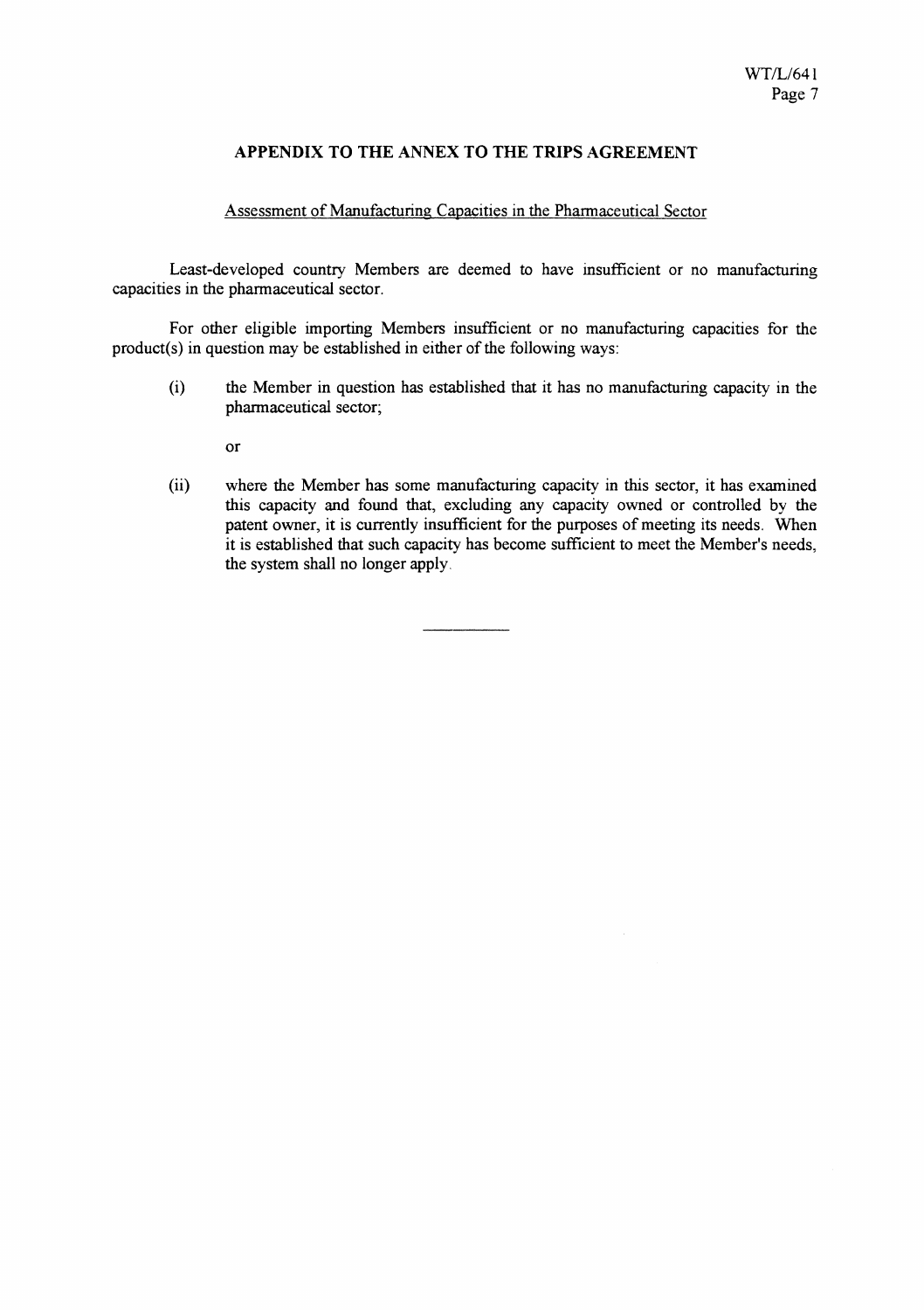## Annex 2

## **Royalty arrangement of other WTO Members when acting as an exporting party** (as at 5 December 2006)

WTO Member Royalty Arrangement European  $Union<sup>1</sup>$  $\rightarrow$  The relevant European Community Regulation does not prescribe how to calculate the remuneration but states that the remuneration shall be a maximum of 4% of the total price to be paid by the importing WTO member for the pharmaceutical product for cases of national emergency or other circumstances of extreme urgency, or in cases of public non-commercial use.  $\rightarrow$  For other circumstances, the remuneration shall be determined taking into account the economic value of the use to the importing member, and humanitarian and non-commercial circumstances relating to the issuance of the compulsory licence. Canada  $\rightarrow$  Remuneration payable is calculated in accordance with a prescribed formula taking into account the humanitarian and non-commercial basis for the grant of licence.  $\rightarrow$  The formula comprises a mathematical calculation depending on the importing member's rank on the United Nations Human Development Index  $(UNHDI)^2$ . The lower the ranking of the importing member on the UNHDI, the lower would be the royalty rate to be paid.  $\leftarrow$  The formula is as follows –  $1+$  no. of countries on UNHDI – member's rank on UNHDI  $\times$  0.04 = royalty rate no. of countries on UNHDI

 $\triangle$  The formula cannot mathematically result in a royalty rate in excess of 4 percent which the Canadian Government considers consistent with humanitarian and non-commercial considerations that are the foundation of Canada's access to medical regime under the Doha Declaration in August 2003.

 $\overline{a}$ 

<sup>&</sup>lt;sup>1</sup> The related legislation, EC Regulation No. 816/2006 (Article 10) is binding on all EU members. There are 25 members at the moment: Austria, Belgium, Cyprus, Czech Republic, Denmark, Estonia, Finland, France, Germany, Greece, Hungary, Ireland, Italy, Latvia, Lithuania, Luxembourg, Malta, Poland, Portugal, Slovakia, Slovenia, Spain, Sweden, the Netherlands, United Kingdom.<br><sup>2</sup> An index to measure human development across nations.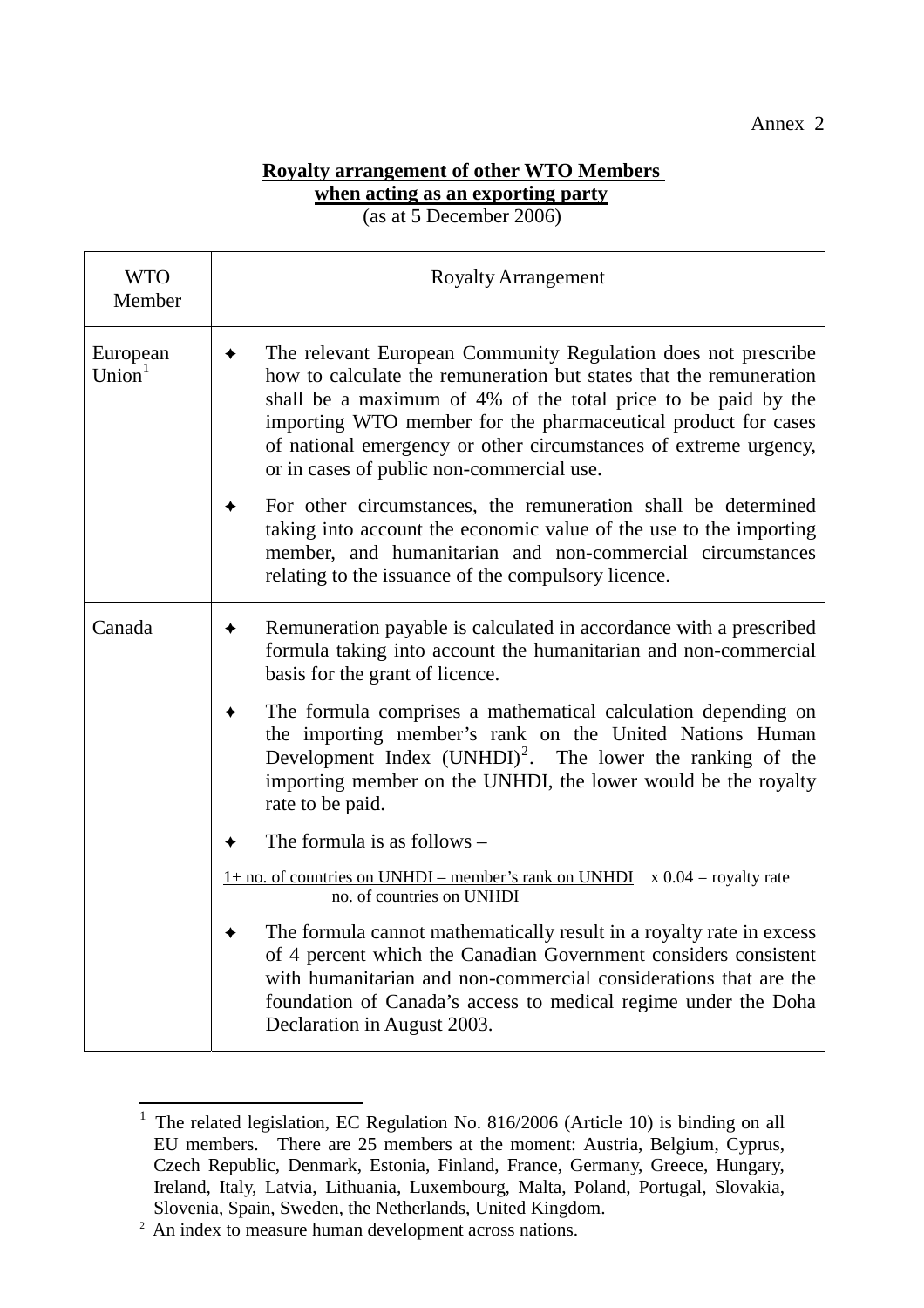| <b>WTO</b><br>Member | <b>Royalty Arrangement</b>                                                                                                                                                                                                                                                                            |  |
|----------------------|-------------------------------------------------------------------------------------------------------------------------------------------------------------------------------------------------------------------------------------------------------------------------------------------------------|--|
| Switzerland          | Proposing legislative amendment to its patents law to implement<br>WTO's decision to help needy WTO members with their public<br>health problem.                                                                                                                                                      |  |
|                      | The draft law provides for the remuneration to be determined<br>according to the economic value of the licence in the importing<br>member and the development level of that member. The Canada<br>formula is being considered, and the mode of calculation will be<br>specified through regulation.   |  |
|                      | According to the proposed formula, the lowest eligible member<br>currently on the Index would attract a royalty rate of 0.02% while<br>the theoretical maximum would be 4%.                                                                                                                           |  |
| Mainland             | The relevant order promulgated by the State Intellectual Property<br>Office only stipulates that reasonable remuneration is to be paid to<br>the patent proprietor. There is no description on how to work out<br>a reasonable remuneration; it may have to be dealt with on a<br>case-by-case basis. |  |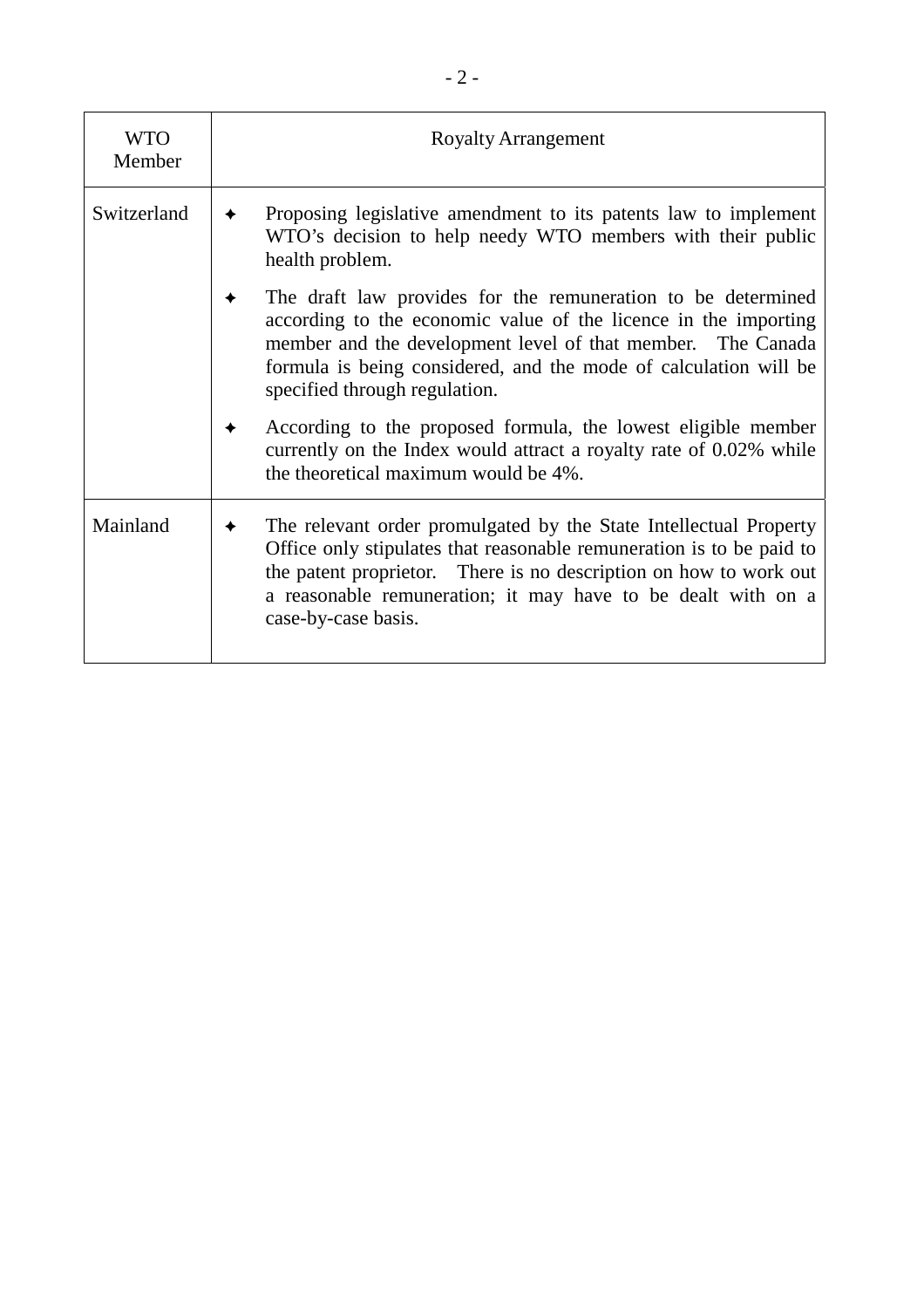# **Summary of Feedback from Consultees**

(As at 11 December 2006)

| Consultee                                                                | View / Comment                                                                                                                                                                                                                                                                                                                           | The Administration's preliminary response                                                                                                                                                                                                                                                                                                                                                                                                      |
|--------------------------------------------------------------------------|------------------------------------------------------------------------------------------------------------------------------------------------------------------------------------------------------------------------------------------------------------------------------------------------------------------------------------------|------------------------------------------------------------------------------------------------------------------------------------------------------------------------------------------------------------------------------------------------------------------------------------------------------------------------------------------------------------------------------------------------------------------------------------------------|
| Hong Kong<br>Association of the<br>Pharmaceutical<br>Industry            | agree that in the case of Hong Kong as an<br>✦<br>exporting member, that the<br>amount<br>of<br>remuneration for the compulsory licence be<br>determined on a case-by-case basis; but request<br>removal of the 4% maximum cap for this<br>amount<br>request to see the actual wording of the final Bill<br>prior to submission to LegCo | We consider a cap appropriate, taking<br>$\bigstar$<br>into account the humanitarian and<br>considerations<br>non-commercial<br>underlying the promulgation of the<br>Protocol.                                                                                                                                                                                                                                                                |
| <b>Asian Patent</b><br>Attorney<br><b>Association Hong</b><br>Kong Group | the maximum cap on remuneration (in the case<br>✦<br>of Hong Kong as an exporting member) is too<br>low<br>consideration be given to raising the cap in case<br>✦<br>the importing member is not under national<br>emergency or extreme urgency                                                                                          | The cap is currently pitched at 4% of the<br>$\bigstar$<br>total price to be paid by the importing<br>member for the pharmaceutical product<br>concerned. In arriving at such a figure,<br>we have taken into account the current<br>thinking in overseas countries including<br>the EU, Canada and Switzerland. In<br>light of<br>future<br>the<br>international<br>developments, we may re-visit the<br>propriety of pitching the cap at 4%. |

Annex 3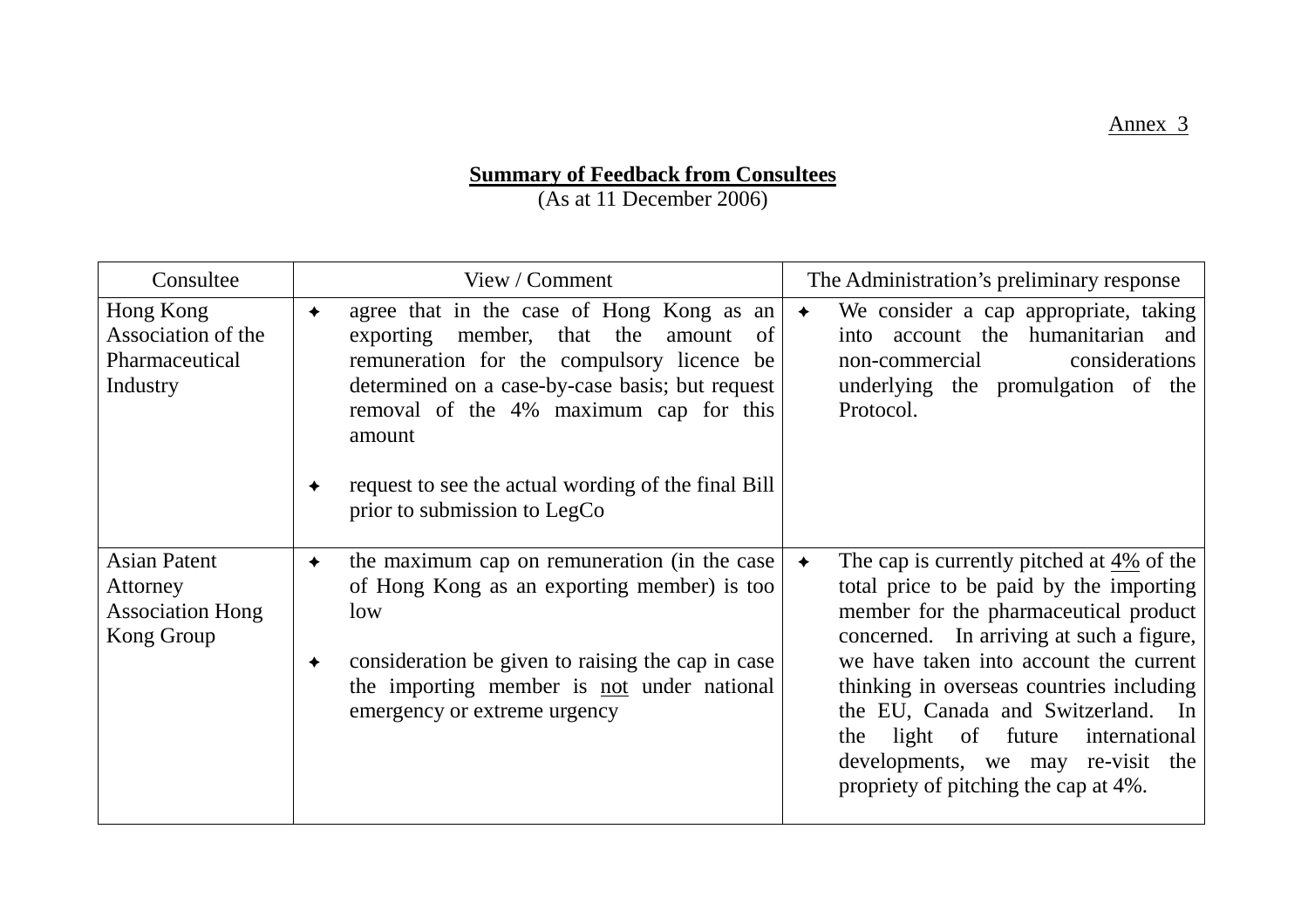| Consultee                                 | View / Comment                                                                                                                                                                                                                                                                               | The Administration's preliminary response                                                                      |
|-------------------------------------------|----------------------------------------------------------------------------------------------------------------------------------------------------------------------------------------------------------------------------------------------------------------------------------------------|----------------------------------------------------------------------------------------------------------------|
| <b>Medecins Sans</b><br>Frontieres        | it is positive that it is the Director of Health who<br>$\bigstar$<br>will be making the decision to import a generic<br>version of a patented medicine under a<br>compulsory license, although this will only<br>happen after the CE-in-Council has declared a<br>period of extreme urgency |                                                                                                                |
|                                           | it is positive that in cases where prior<br>✦<br>negotiations are required between the patent<br>holder and an interested Hong Kong generic<br>manufacturer, the proposal sets a period of 28<br>days for negotiation to avoid undue delay                                                   |                                                                                                                |
|                                           | it is positive to set a 4% maximum cap for<br>✦<br>remuneration in case of exports under a<br>compulsory licence to avoid abuse                                                                                                                                                              |                                                                                                                |
|                                           | it is a pity that there is no simplified and<br>$\bigstar$<br>accelerated procedure to vary the quantity of<br>medicine to be manufactured and exported<br>under the proposed system                                                                                                         | We will examine the need for provisions<br>$\rightarrow$<br>that would allow such an accelerated<br>procedure. |
| <b>Chinese University</b><br>of Hong Kong | strongly support the proposal<br>$\bigstar$                                                                                                                                                                                                                                                  |                                                                                                                |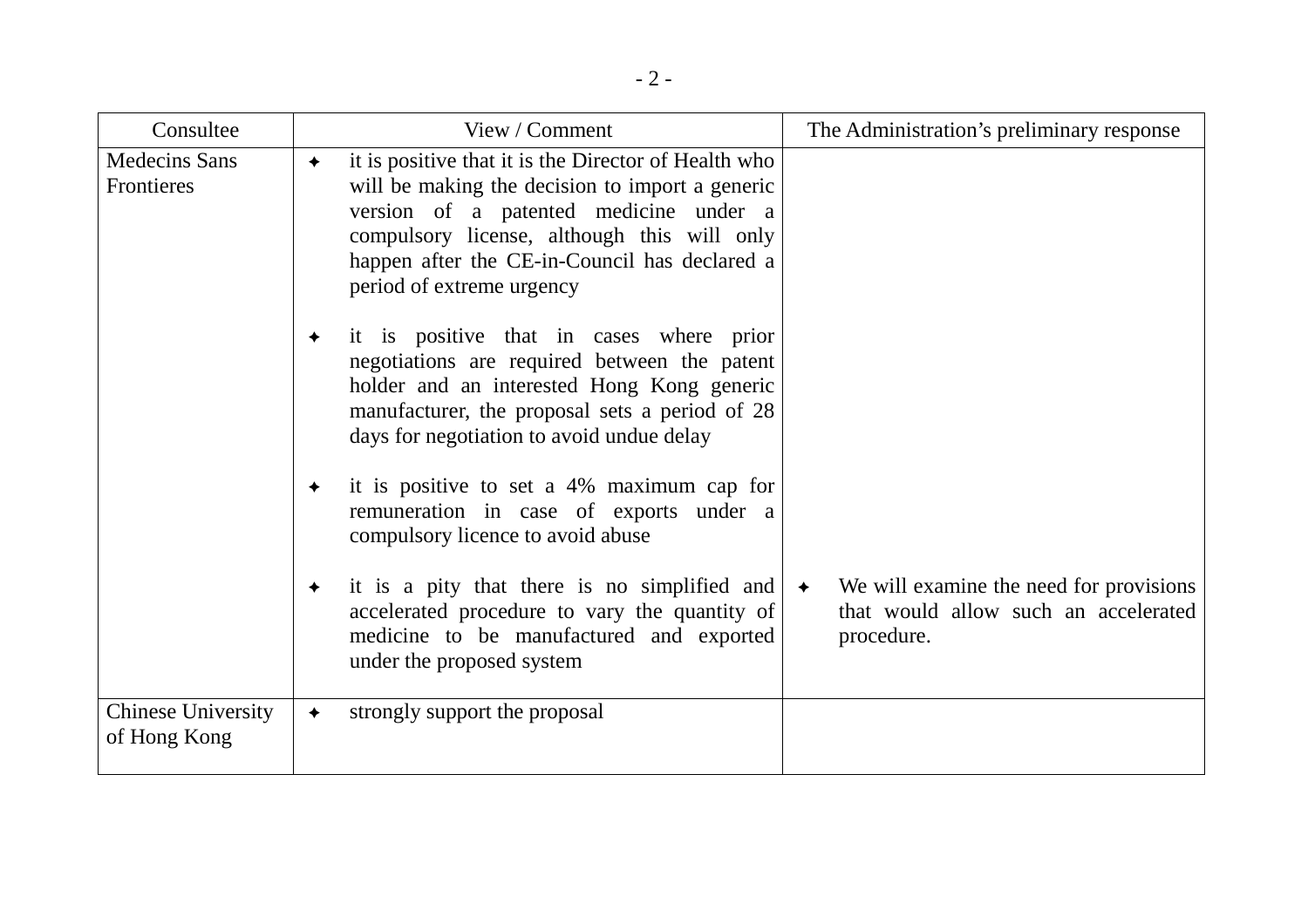| Consultee                                                                                | View / Comment                                                                                                                                                                       | The Administration's preliminary response |
|------------------------------------------------------------------------------------------|--------------------------------------------------------------------------------------------------------------------------------------------------------------------------------------|-------------------------------------------|
| Law Society of<br>Hong Kong                                                              | no comment on the proposal                                                                                                                                                           |                                           |
| The Hong Kong<br><b>Institute of Trade</b><br><b>Mark Practitioners</b>                  | generally support the proposal, in particular that<br>$\bigstar$<br>Hong Kong would be able to import medicine<br>under the Protocol in times of extreme<br>emergency.               |                                           |
|                                                                                          | need more time to seek its members' views on<br>the 4% maximum cap for remuneration in the<br>case of Hong Kong as an exporting member                                               |                                           |
| The University of<br>Hong Kong                                                           | generally support the proposal                                                                                                                                                       |                                           |
|                                                                                          | consider that the Protocol would not affect the<br>University's academic activities or result in any<br>negative impact on industry technology transfer                              |                                           |
|                                                                                          | consider it important to have appropriate rules<br>and regulations in place for the Director of<br>Health to issue compulsory licences                                               |                                           |
| Versitech Limited<br>(A technology<br>transfer arm of the<br>University of Hong<br>Kong) | observations<br>the<br>made<br>has<br>some<br>on<br>$\bigstar$<br>implementation details (e.g. How to make<br>payment to the patent holder when Hong Kong<br>is an exporting member) |                                           |